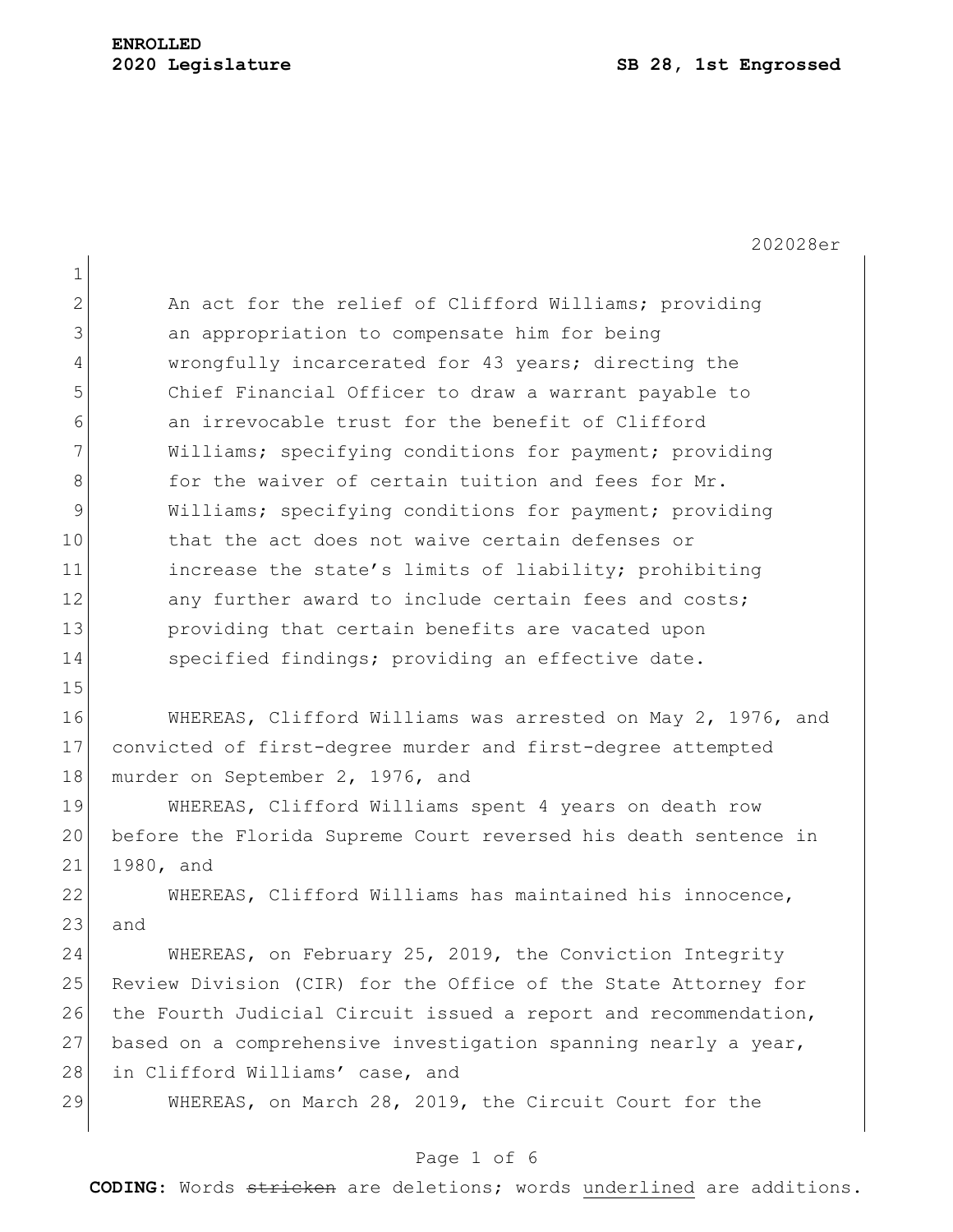202028er 30 Fourth Judicial Circuit granted, with the concurrence of the 31 state, a motion for postconviction relief, vacated the judgment 32 and sentence of Clifford Williams, and ordered a new trial, and 33 WHEREAS, on March 28, 2019, the state orally pronounced a 34 nolle prosequi with regard to the retrial of Clifford Williams, 35 and 36 WHEREAS, the report found that there was no credible 37 evidence of Clifford Williams' guilt, and likewise, that there 38 was substantial credible evidence of Clifford Williams' 39 innocence, and 40 WHEREAS, the Legislature acknowledges that the state's 41 system of justice yielded an imperfect result that had tragic 42 consequences in this case, and 43 WHEREAS, the Legislature acknowledges that, as a result of 44 his physical confinement, Clifford Williams suffered significant 45 damages that are unique to Clifford Williams, and such damages 46 are due to the fact that he was physically restrained and 47 prevented from exercising the freedom to which all innocent 48 citizens are entitled, and 49 WHEREAS, before his conviction for the above-mentioned 50 crimes, Clifford Williams had two prior convictions for 51 unrelated felonies, and 52 WHEREAS, because of his prior violent felony convictions, 53 Clifford Williams is ineligible for compensation under chapter 54 961, Florida Statutes, and 55 WHEREAS, the Legislature is providing compensation to 56 Clifford Williams to acknowledge the fact that he suffered 57 significant damages that are unique to Clifford Williams for 58 being wrongfully incarcerated, and

#### Page 2 of 6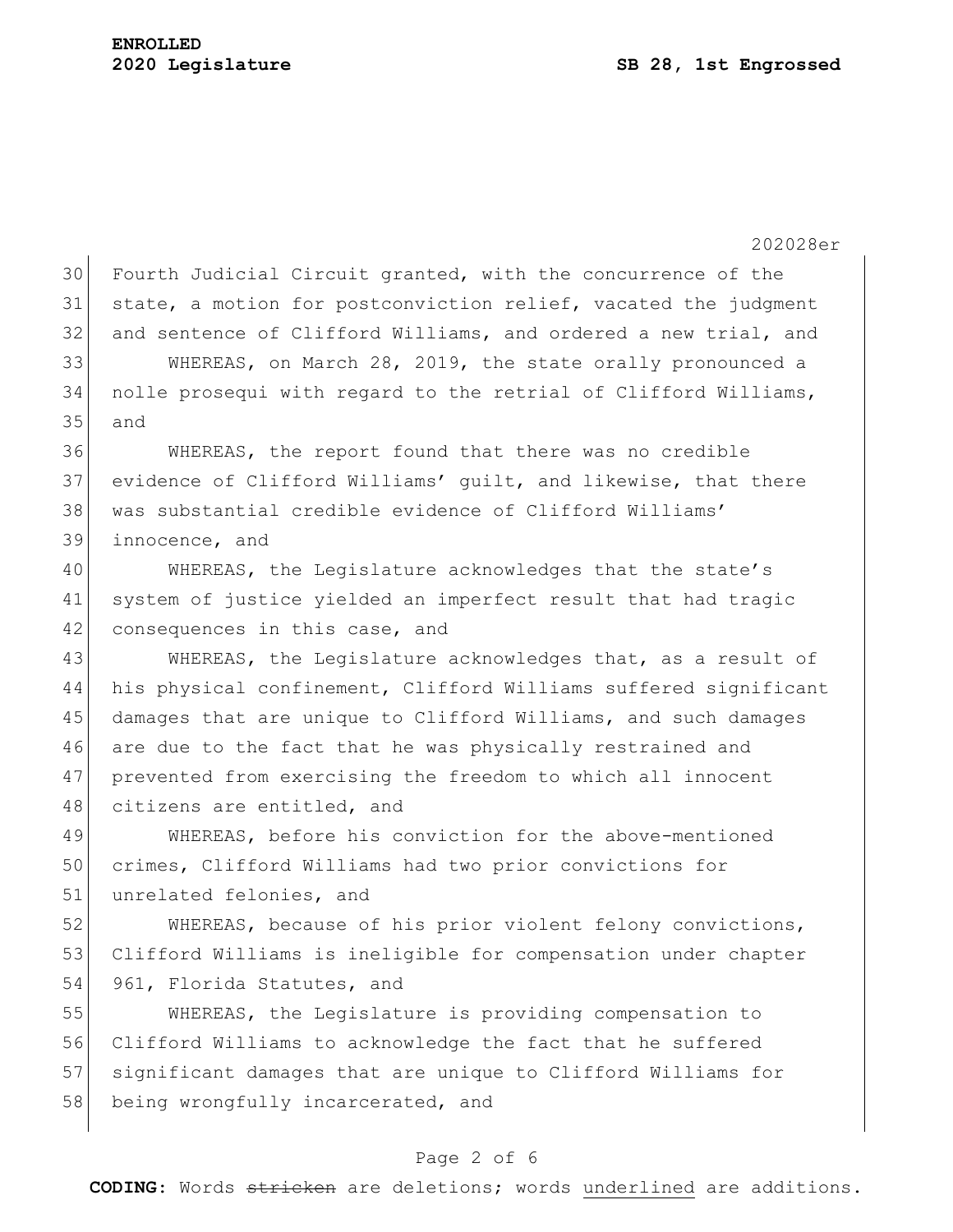#### **ENROLLED 2020 Legislature SB 28, 1st Engrossed**

| 59<br>WHEREAS, the CIR's comprehensive investigation of the<br>matter found verifiable and substantial evidence of Clifford<br>60<br>Williams' actual innocence of first-degree murder and first-<br>61<br>62<br>degree attempted murder, and<br>63<br>WHEREAS, the Legislature apologizes to Clifford Williams on<br>64<br>behalf of the state, NOW, THEREFORE,<br>65 |  |
|------------------------------------------------------------------------------------------------------------------------------------------------------------------------------------------------------------------------------------------------------------------------------------------------------------------------------------------------------------------------|--|
|                                                                                                                                                                                                                                                                                                                                                                        |  |
|                                                                                                                                                                                                                                                                                                                                                                        |  |
|                                                                                                                                                                                                                                                                                                                                                                        |  |
|                                                                                                                                                                                                                                                                                                                                                                        |  |
|                                                                                                                                                                                                                                                                                                                                                                        |  |
|                                                                                                                                                                                                                                                                                                                                                                        |  |
|                                                                                                                                                                                                                                                                                                                                                                        |  |
| 66<br>Be It Enacted by the Legislature of the State of Florida:                                                                                                                                                                                                                                                                                                        |  |
| 67                                                                                                                                                                                                                                                                                                                                                                     |  |
| 68<br>Section 1. The facts stated in the preamble to this act are                                                                                                                                                                                                                                                                                                      |  |
| 69<br>found and declared to be true.                                                                                                                                                                                                                                                                                                                                   |  |
| 70<br>Section 2. The sum of $$2,150,000$ is appropriated from the                                                                                                                                                                                                                                                                                                      |  |
| 71<br>General Revenue Fund to the Department of Financial Services for                                                                                                                                                                                                                                                                                                 |  |
| 72<br>the relief of Clifford Williams, for his wrongful incarceration.                                                                                                                                                                                                                                                                                                 |  |
| 73<br>The Chief Financial Officer is directed to draw a warrant in the                                                                                                                                                                                                                                                                                                 |  |
| 74<br>sum of \$2,150,000 payable to the Clifford Williams, Irrevocable                                                                                                                                                                                                                                                                                                 |  |
| 75<br>Trust, whose co-trustees are Nathaniel Glover, Jr., Tracy                                                                                                                                                                                                                                                                                                        |  |
| 76<br>Bernice Magwood, and Seaside National Bank and Trust. The                                                                                                                                                                                                                                                                                                        |  |
| 77<br>trustees shall distribute the funds as may be in the best                                                                                                                                                                                                                                                                                                        |  |
| 78<br>interests of Clifford Williams for his lifetime, including a                                                                                                                                                                                                                                                                                                     |  |
| 79<br>reasonable monthly living allowance.                                                                                                                                                                                                                                                                                                                             |  |
| 80<br>Section 3. Tuition and fees for Clifford Williams shall be                                                                                                                                                                                                                                                                                                       |  |
| 81<br>waived for up to a total of 120 hours of instruction at any                                                                                                                                                                                                                                                                                                      |  |
| 82<br>career center established pursuant to s. 1001.44, Florida                                                                                                                                                                                                                                                                                                        |  |
| 83<br>Statutes, Florida College System institution established under                                                                                                                                                                                                                                                                                                   |  |
| 84<br>part III of chapter 1004, Florida Statutes, or state university.                                                                                                                                                                                                                                                                                                 |  |
| 85<br>For any educational benefit made, Clifford Williams must meet                                                                                                                                                                                                                                                                                                    |  |
| 86<br>and maintain the regular admission and registration requirements                                                                                                                                                                                                                                                                                                 |  |
| 87<br>of such career center, institution, or state university and make                                                                                                                                                                                                                                                                                                 |  |

# Page 3 of 6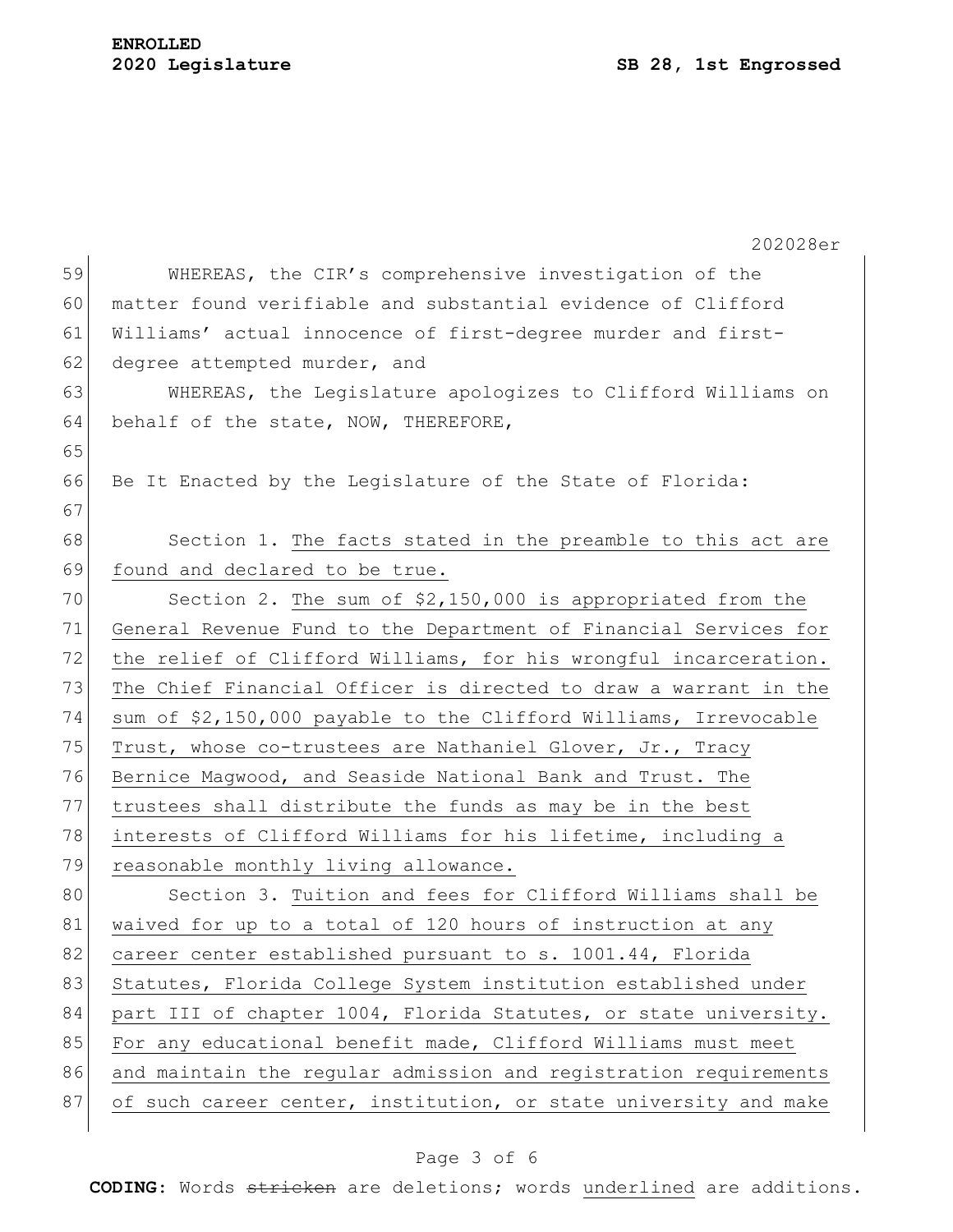|     | 202028er                                                         |
|-----|------------------------------------------------------------------|
| 88  | satisfactory academic progress as defined by the educational     |
| 89  | institution in which he is enrolled.                             |
| 90  | Section 4. The Chief Financial Officer shall pay the funds       |
| 91  | directed by this act upon the delivery by Clifford Williams to   |
| 92  | the Chief Financial Officer, the Department of Financial         |
| 93  | Services, the President of the Senate, and the Speaker of the    |
| 94  | House of Representatives of a release executed by Clifford       |
| 95  | Williams for himself and on behalf of his heirs, successors, and |
| 96  | assigns which fully and forever releases and discharges the      |
| 97  | state and its agencies and subdivisions, as defined by s.        |
| 98  | 768.28(2), Florida Statutes, from any and all present or future  |
| 99  | claims or declaratory relief that Clifford Williams or any of    |
| 100 | his heirs, successors, or assigns may have against the state and |
| 101 | its agencies and subdivisions, as defined by s. 768.28(2),       |
| 102 | Florida Statutes, arising out of the factual situation in        |
| 103 | connection with the arrest, conviction, and incarceration for    |
| 104 | which compensation is awarded. Without limitation on the         |
| 105 | foregoing, the release must specifically release and discharge   |
| 106 | Sheriff Mike Williams of the Jacksonville Sheriff's Office in    |
| 107 | his official capacity, and any current or former sheriffs,       |
| 108 | deputies, agents, or employees of the Jacksonville Sheriff's     |
| 109 | Office in their individual capacities, from all claims, causes   |
| 110 | of action, demands, rights, and claims for attorney fees or      |
| 111 | costs, of whatever kind or nature, whether in law or equity,     |
| 112 | including, but not limited to, any claims pursuant to 42 U.S.C.  |
| 113 | s. 1983, that Clifford Williams had, has, or might hereinafter   |
| 114 | have or claim to have, whether known or not, against the         |
| 115 | Jacksonville Sheriff's Office, and Sheriff Mike Williams'        |
| 116 | assigns, successors in interest, predecessors in interest,       |
|     |                                                                  |

# Page 4 of 6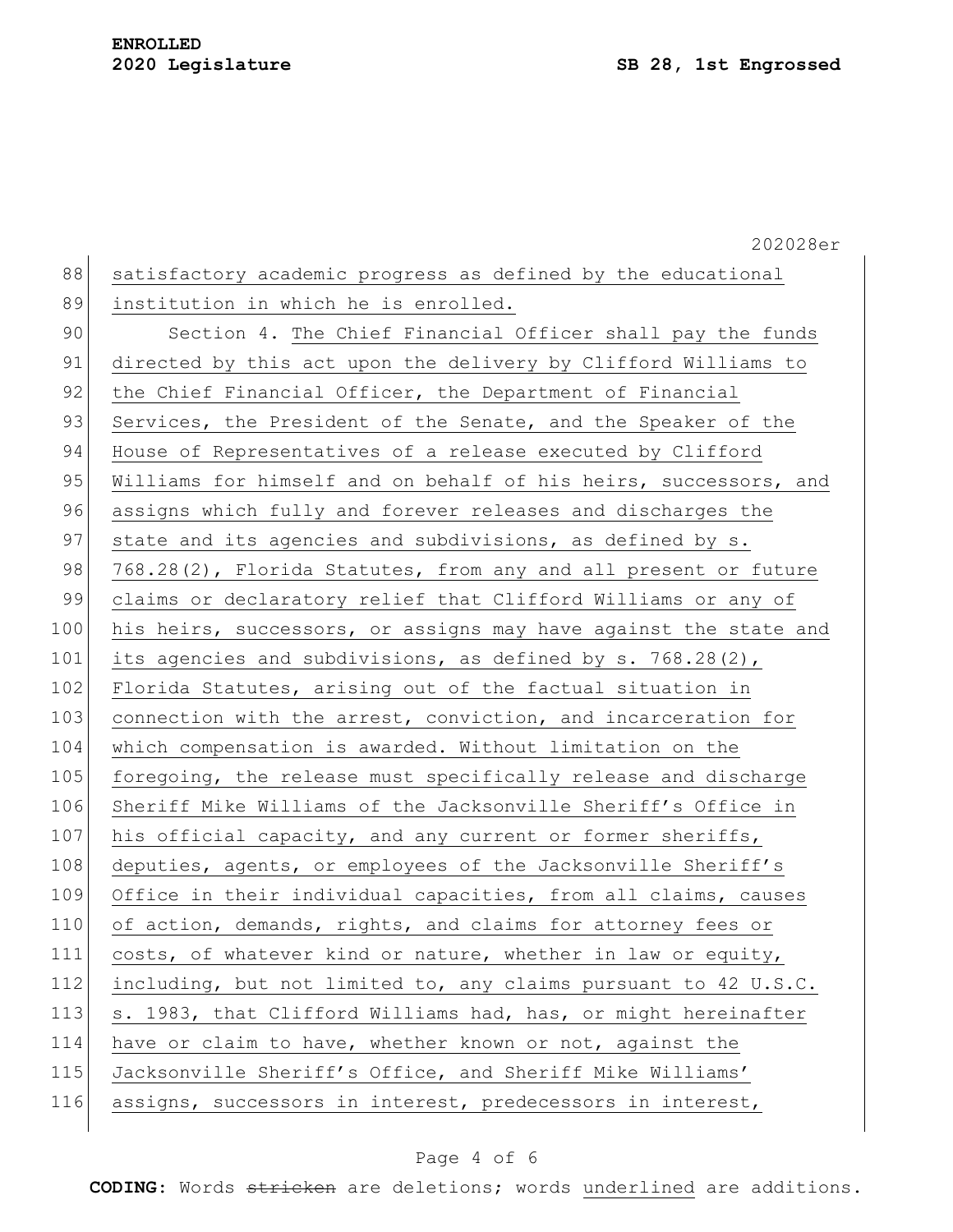|     | 202028er                                                         |
|-----|------------------------------------------------------------------|
| 117 | heirs, employees, agents, servants, officers, directors,         |
| 118 | deputies, insurers, reinsurers, and excess insurers, in their    |
| 119 | official and individual capacities, and that arise out of, are   |
| 120 | associated with, or are a cause of the arrest, conviction, and   |
| 121 | incarceration for which compensation is awarded, including any   |
| 122 | known or unknown loss, injury, or damage related to or caused by |
| 123 | the same and which may arise in the future. However, this act    |
| 124 | does not prohibit declaratory action by a judicial or executive  |
| 125 | branch agency, as otherwise provided by law, for Clifford        |
| 126 | Williams to obtain judicial expungement of his criminal history  |
| 127 | record as related to the arrest and convictions for first-degree |
| 128 | murder and first-degree attempted murder.                        |
| 129 | Section 5. The Legislature does not waive any defense of         |
| 130 | sovereign immunity or increase the limits of liability on behalf |
| 131 | of the state or any person or entity that is subject to s.       |
| 132 | 768.28, Florida Statutes, or any other law.                      |
| 133 | Section 6. This award is intended to provide the sole            |
| 134 | compensation for any and all present and future claims arising   |
| 135 | out of the factual situation described in this act which         |
| 136 | resulted in Clifford Williams' arrest, conviction, and           |
| 137 | incarceration. There may not be any further award to include     |
| 138 | attorney fees, lobbying fees, costs, or other similar expenses   |
| 139 | to Clifford Williams by the state or any agency,                 |
| 140 | instrumentality, or political subdivision thereof, or any other  |
| 141 | entity, including any county constitutional officer, officer, or |
| 142 | employee, in state or federal court.                             |
| 143 | Section 7. If any future factual finding determines that         |
| 144 | Clifford Williams, by DNA evidence or otherwise, participated in |
| 145 | any manner related to the death of Jeanette Williams or the      |
|     |                                                                  |

# Page 5 of 6